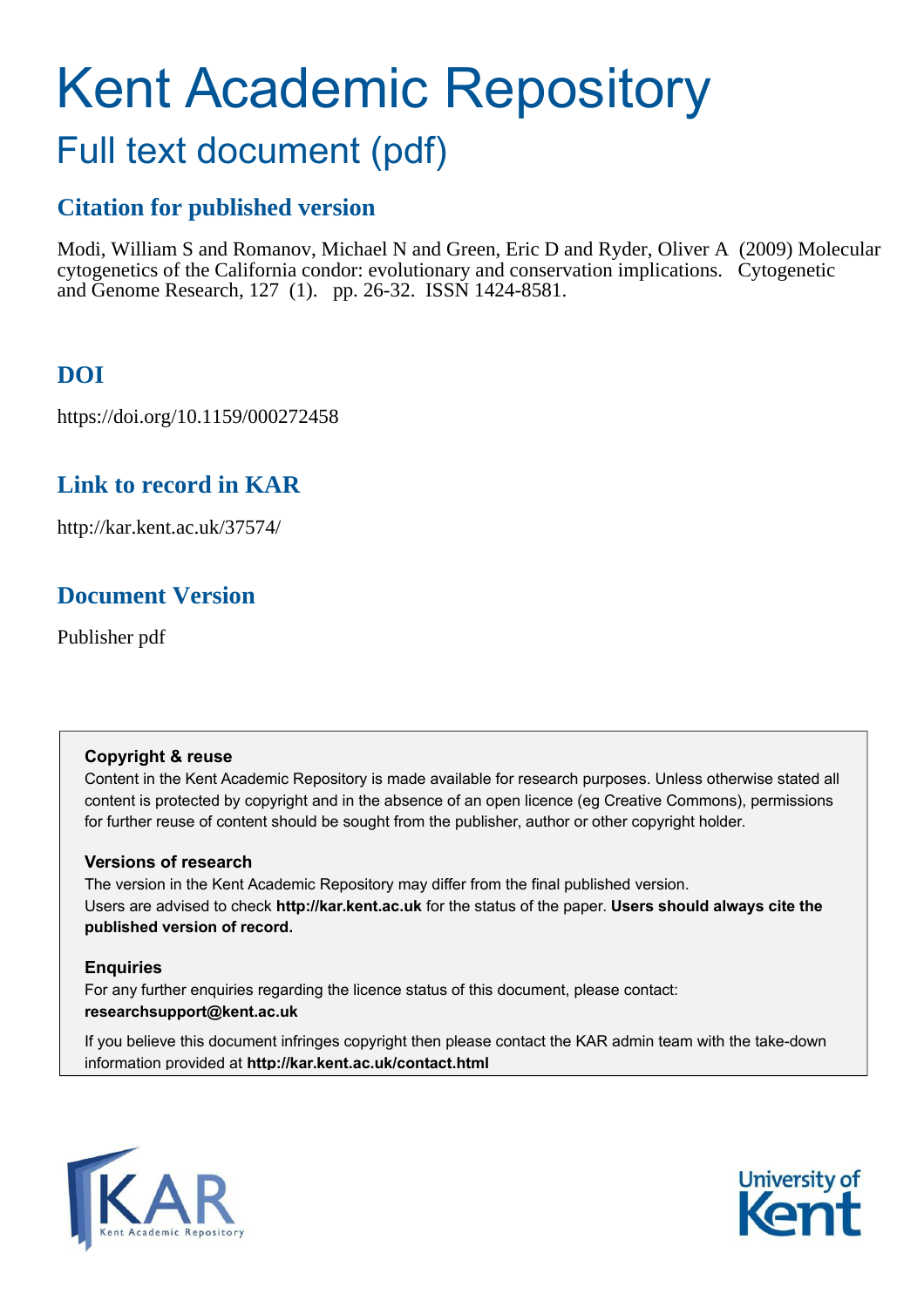#### **Original Article**

Cytogenetic and 'Geñome Research

 Cytogenet Genome Res DOI: 10.1159/000272458  Accepted after revision: October 15, 2009 by M. Schmid Published online: December 29, 2009

## **Molecular Cytogenetics of the California Condor: Evolutionary and Conservation Implications**

W.S. Modi<sup>a</sup> M. Romanov<sup>a</sup> E.D. Green<sup>b</sup> O. Ryder<sup>a</sup>

<sup>a</sup>Genetics Division, San Diego Zoo's Institute for Conservation Research, Escondido, Calif., <sup>b</sup>National Human Genome Research Institute and NIH Intramural Sequencing Center, National Institutes of Health, Bethesda, Md. , USA

#### **Key Words**

Avian molecular cytogenetics  $\cdot$  California condor  $\cdot$ Z chromosome in birds

 **Abstract** 

 Evolutionary cytogenetic comparisons involved 5 species of birds (California condor, chicken, zebra finch, collared flycatcher and black stork) belonging to divergent taxonomic orders. Seventy-four clones from a condor BAC library containing 80 genes were mapped to condor chromosomes using FISH, and 15 clones containing 16 genes were mapped to the stork Z chromosome. Maps for chicken and finch were derived from genome sequence databases, and that for flycatcher from the published literature. Gene content and gene order were highly conserved when individual condor, chicken, and zebra finch autosomes were compared, confirming that these species largely retain karyotypes close to the ancestral condition for neognathous birds. However, several differences were noted: zebra finch chromosomes 1 and 1A are homologous to condor and chicken chromosomes 1, the CHUNK1 gene appears to have transposed on condor chromosome 1, condor chromosomes 4 and 9 and zebra finch chromosomes 4 and 4A are homologous to chicken chromosome arms 4q and 4p, and novel inversions on chromosomes 4, 12 and 13 were found. Condor and stork Z chromosome gene orders are collinear and differentiated by a series of inversions/transpositions when compared to

#### **KARGER**

© 2010 S. Karger AG, Basel

Fax +41 61 306 12 34 E-Mail karger@karger.ch www.karger.com

 Accessible online at: www.karger.com/cgr chicken, zebra finch, or flycatcher; phylogenetic analyses suggest independent rearrangement along the chicken, finch, and flycatcher lineages.

Copyright © 2010 S. Karger AG, Basel

 Conventional cytogenetic analyses reveal that birds have relatively conserved karyotypes when compared with mammals. The vast majority of species contain diploid numbers from  $2n = 66-86$ , with about 10 pairs of macrochromosomes and variously sized microchromosomes [Takagi and Sasaki, 1974; Griffin et al., 2007]. Although palaeognathous birds have homomorphic sex chromosomes [Shetty et al., 1999; Nishida-Umehara et al., 2007], those in neognathous species are morphologically distinct, with females ZW and males ZZ.

 Molecular cytogenetic analyses, fueled largely by crossspecies chromosome painting (Zoo-FISH), support these earlier observations by identifying whole chromosome conservation in a large number of comparisons. However, such analyses have also discovered a variety of rearrangements including inversions, fissions, and fusions among both closely and distantly related species. For example, the highly derived harpy eagle karyotype differs from that of chicken by at least 20 rearrangements [de Oliveira et al., 2005]. Changes involving each macrochromosome have occurred in one or more taxonomic orders [Nanda et al., 2006; Griffin et al., 2007]. The Z chromosome, although

 William S. Modi Genetics Division, San Diego Zoo's Institute for Conservation Research Escondido, CA 92027 (USA) Tel. +1 760 294 8685, Fax +1 760 291 5451 E-Mail wmodi @ sandiegozoo.org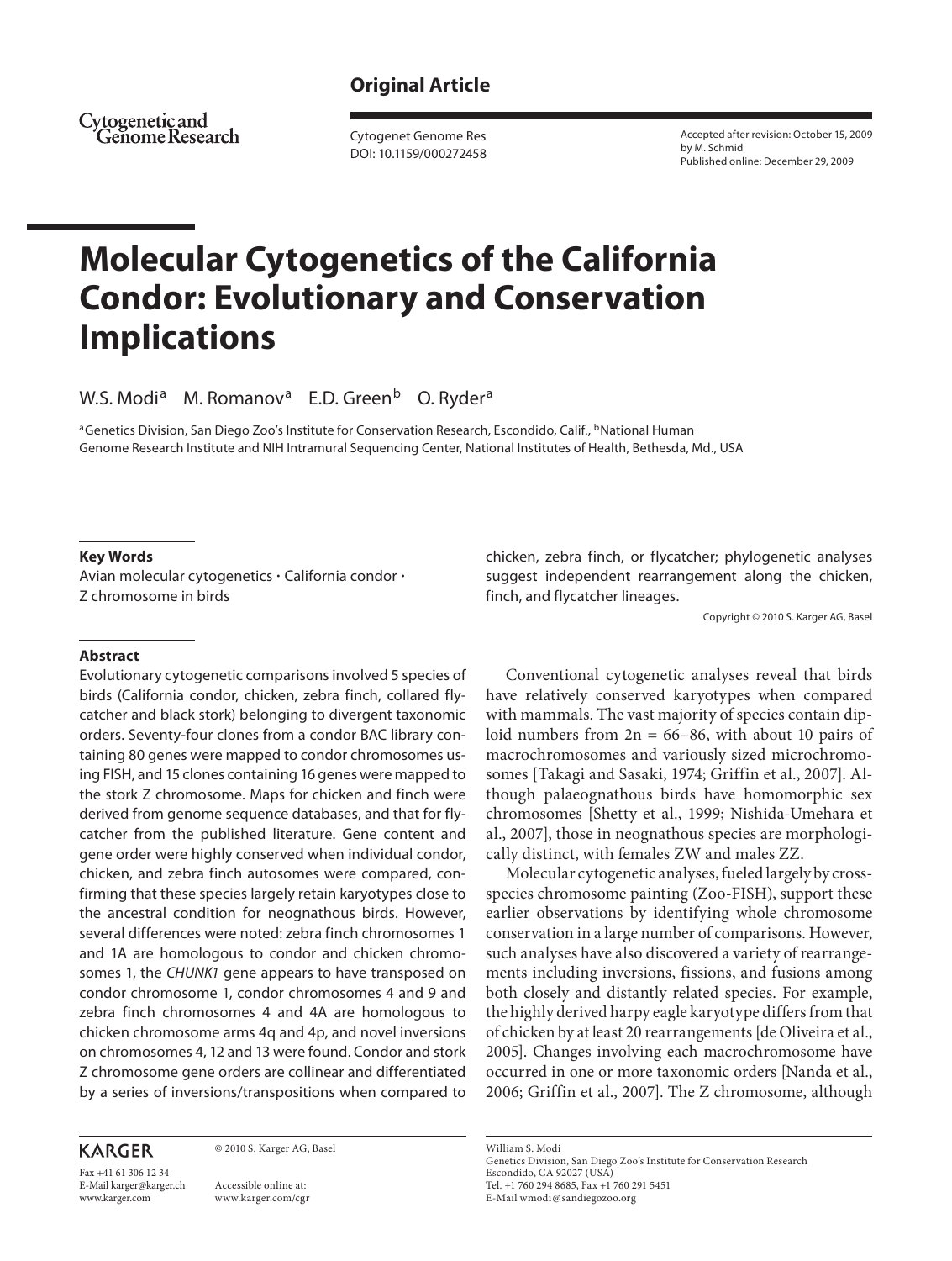conserved in gene content among different species, has undergone a large number of intrachromosomal inversions and/or molecular transposition events [Backstrom et al., 2006; Itoh et al., 2006; Nanda et al., 2008]. The agriculturally important chicken has emerged as the model system for avian genomics. The chicken karyotype is conserved when compared with other birds, and its genome was the first among birds to be completely sequenced [Consortium, 2004; Masabanda et al., 2004].

 This study extends the chromosome painting of Raudsepp et al. [2002] by using high-resolution bacterial artificial chromosome (BAC) hybridization to examine gene content and gene order of California condor (Gymnogyps californianus) chromosomes. A total of 74 BACs containing orthologues to 80 known chicken genes were localized using fluorescence in situ hybridization (FISH). In addition, 15 BACs were FISH mapped to the black stork (Ciconia nigra) Z chromosome. These 2 cytogenetic maps were compared to genome sequence based maps of chicken (Gallus gallus) and zebra finch (Taeniopygia guttata) and a linkage map of the collared flycatcher (Ficedula albicollis) Z chromosome, and results interpreted in a phylogenetic context.

 The critically endangered California condor has become a symbol of success in conservation biology. Population numbers were drastically reduced by human impact; however, recent captive breeding has begun to restore them. The captive flock has produced severely deformed embryos caused by a long bone growth plate disorder called chondrodystrophy [Ralls et al., 2000]. In addition, various zoonotic diseases including West Nile virus have recently become threats for avian species in western North America [Reisen et al., 2009], although condors are vaccinated for this disease. Genomic resources such as those presented here could assist in the future management of California condors and other endangered species.

#### **Materials and Methods**

#### Preparation of BAC DNA

 A BAC library of the California condor (CHORI-262) generated at the BACPAC Resources Center, Children's Hospital Oakland Research Institute (CHORI) (http://bacpac.chori.org/) was screened using over 380 overlapping oligonucleotide (overgo) probes corresponding to known vertebrate genes [Romanov et al., 2006, 2009]. A total of 88 positive condor clones were selected for FISH analyses. In addition, 6 clones from a chicken BAC library (CHORI-261) were also used for FISH (online supplementary table 1, www.karger.com/doi/10.1159/000272458).

 Bacterial stab cultures were streaked on LB agar plates containing 40  $\mu$ g/ml chloramphenicol. Two colonies were picked for each clone and grown separately in overnight cultures following standard procedures. The Plasmid Midi kit (Qiagen Inc.) was used following standard alkaline lysis.

#### Cell Cultures

 Fibroblast cultures were established from tracheae and cornea biopsies from one male and 2 female California condors and one male black stork. Biopsies were cleaned, minced, and grown as standard cell cultures. Metaphase chromosomes were harvested from early passages following standard colcemid treatment, exposure to hypotonic solution and fixation with methanol:acetic acid. Slides were aged at room temperature at least 14 days before hybridization. One female tracheae cell clone developed a spontaneously transformed phenotype [Romanov et al., 2009]. Characteristics included rounded cellular morphology, rapid growth rate, and karyotype heteroploidy with many cells appearing tetraploid.

#### Fluorescent in Situ Hybridization

 The FISH protocol followed established methods [Pinkel et al., 1986; Lawrence et al., 1988]. Probes were labeled with either biotin-14-dATP or digoxigenin-11-dUTP and detected with fluoroescein avidin DCS or Cy3-conjugated anti-digoxigenin, respectively. All images were captured with a cooled CCD camera mounted on an Olympus microscope equipped with Genus System 3.93 software from Applied Imaging Systems (San Jose, Calif., USA).

 In addition, conventional Giemsa-stained and C-banded chromosomes from several males and females of both species were photographed to assess overall chromosome quality, to confirm diploid numbers, and to assist in chromosome identification.

#### Chromosome Identification

 Chromosome identification for both species was based upon size and morphology as opposed to banding pattern. A comprehensive cytogenetic analysis of the California condor has been published [Raudsepp et al., 2002]. This species has 2n = 80 with 10 pairs of macrochromosomes, a graded series of acrocentric microchromosomes, and a medium-sized submetacentric Z chromosome. Chromosomes 1–3 and 9 present unique size and morphology. The Z is discernable from 4 and 5 based upon larger relative size of the short arm. Pair 4 is typically larger than pair 5. Acrocentric pairs 6, 7, 8 and 10 are often distinct. The remaining autosomes are a graded series of acrocentrics that are not possible to differentiate and were identified based upon gene assignment. Condor microchromosomes were given numeric designations corresponding to those in the chicken following localization of homologous genes in both species.

The black stork has  $2n = 52$  with 10 pairs of biarmed macrochromosomes, including the sex chromosomes [Belterman and de Boer, 1990]. The Z is the largest of 5 medium-sized pairs of submetacentrics; although in this study, it was not unambiguously identified in all metaphase preparations.

#### **Results and Discussion**

 A total of 88 positive clones were selected after screening the California condor BAC library. In addition, 6 clones from a chicken BAC library were also used for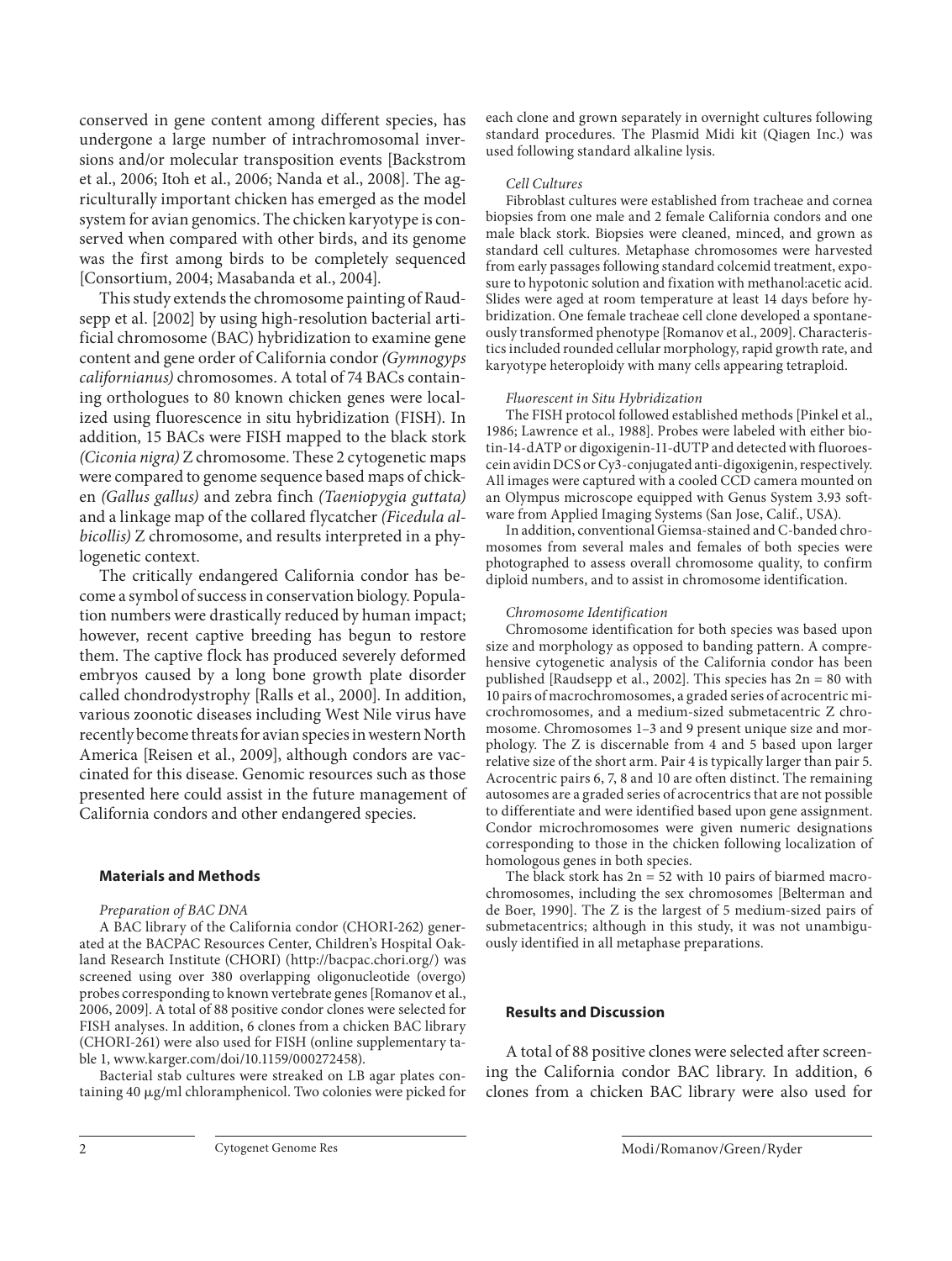

**Fig. 1.** Gene localization on California condor metaphase chromosomes following FISH using BAC clones labeled with biotin and counterstained with propidium iodide (a, b), or 2-color FISH using biotin- and digoxigenin-labeled clones with Hoechst 33258 counterstaining (c, d). **a** SUPT3H and RUNX2 (clone 13G5) on chromosome 3q, **b** BTK (1N8) near the centromere of chromosome 9 with hybridization of an uncharacterized repeat to the W chromosome (green arrowhead), **c** OVM (5J24, biotin) and NR3C1 (29N19, digoxigenin) on chromosome 14, **d** USP5 (1D23, biotin) and OCA2 (5D3, digoxigenin) on chromosome 1. In figures 1 and 2, biotin-FITC signals appear yellow or green, while digoxigenin-CY3 probes are red.

FISH (online supplementary table 1). When hybridized to metaphase chromosomes of the condor, 74 of 88 (84%) condor clones produced an interpretable hybridization signal, while 0 of 6 chicken clones yielded a positive result. Further, 15 of 35 (43%) condor clones were localized to the stork Z chromosome. The decreased hybridization efficiency of the heterologous clones can be explained by the sequence divergence among non-coding regions. Representative hybridization images are shown in figures 1 and 2.

#### Ancestral Gene Content and Gene Order of Avian Autosomes

 The localization of 80 condor genes contained within 74 clones is shown by their placement on ideograms and comparisons with chicken and zebra finch. Fifty clones map to autosomal positions and 24 to the Z chromosome (fig. 3, 4). Zebra finch, chicken, and condor reveal extensive conservation in gene content and gene order for all autosomes. Among the macrochromosomes (pairs 1–9), zebra finch, chicken, and condor chromosomes 2, 3, 5, 6, 7, 8 are highly conserved with no differences detected. Also, genes that map to microchromosomes in zebra finch and chicken map to microchromosomes in the condor, and 2-color hybridization revealed conserved order in several cases such as *centromere-DBC-FBXW2* on con $d$ or chromosome 18 (= finch and chicken chromosomes 17) (fig. 3). Another pair of genes, PAFAH1B2 and TAGLN, was previously identified as closely linked on condor BAC clone 43E17 (online supplementary table 1) [Romanov et al., 2006], and are only 9.5 kb apart in the latest chicken assembly, and 13.6 kb apart in the latest zebra finch assembly. This clone was localized to a condor microchromosome, and was previously assigned to microchromosome 24 in both finch and chicken.

 On the other hand, differences between species were noted on condor chromosomes 1, 4, 9, 13 and 14 (fig. 3). Zebra finch chromosomes 1 and 1A are homologous to chicken and condor chromosomes 1, while finch chromosomes 4 and 4A are homologous to condor chromosomes 4 and 9 and chicken chromosome 4. The CHUNK1 and OCA2 genes are on finch chromosomes 1A and 1, respectively, located over 70 Mb apart on chicken chromosome 1, but contained within 150 kb on condor BAC clone 5D3 on chromosome 1 (online supplementary table 1) [Romanov et al., 2006]. The order of these 2 and 5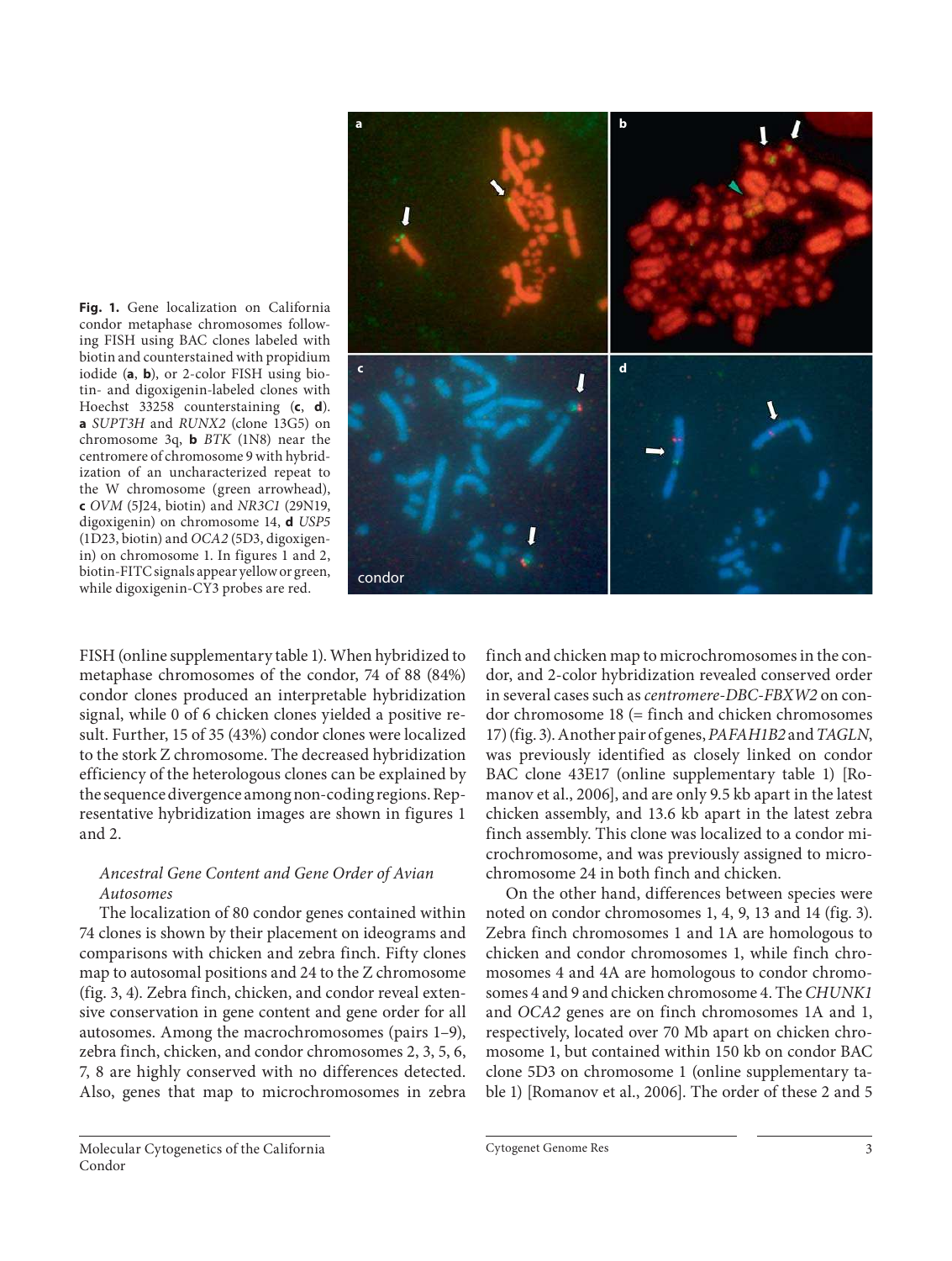

**Fig. 2.** Gene localization on black stork Z chromosomes following one-color (bio $t$ in) ( $a-c$ ), or 2-color ( $d$ ) FISH.  $a$  TAL2 (3O23) on Zq near centromere, **b** UHRF2 (6C12) on Zq, **c** PALM2 (42P15) on Zp, **d** UBE2R2 (37I2, biotin) on Zq near telomere and SNCAIP (184F6, digoxigenin) on Zp near centromere.

other genes is collinear when chicken chromosome 1 and zebra finch chromosomes 1 and 1A are compared (fig. 3). These results argue that the gene arrangement seen in chicken is ancestral, that CHUNK1 has transposed in the condor, and that finch chromosomes 1 and 1A are derived fission products.

 Two genes on condor chromosome 9 (BTK, RRAGB) map to chicken chromosome arm 4p and finch chromosome 4A. Three additional genes on condor chromosome 4 map to chicken 4q and finch 4. The order of these genes in chicken (NPY2R-FGF2-FGFR3) differs from that in finch and condor (FGF2-NPY2R-FGFR3) (fig. 3). The existence of chromosomes 4 and 9 in condor and 4 and 4A in finch have been proposed to be ancestral, while chicken 4 is thought to be a derived fusion product. If this is correct, then the gene order appearing in zebra finch and condor may be ancestral, while that of chicken is the result of a derived paracentric inversion. Our data confirm earlier Zoo-FISH findings of homology between chicken chromosome 4 with condor chromosomes 4 and 9 [Raudsepp et al., 2002]. This relationship has been observed in other birds [Shetty et al., 1999; Schmid et al., 2000; Guttenbach et al., 2003], and phylogenetic analyses suggest that fission/fusion events involving these 2 chromosomes may be occurring independently in different avian lineages [Griffin et al., 2007].

 When zebra finch and chicken chromosomes 12 are compared, the order of RAF1 and NINJ1 is reversed, while the order of these genes on condor chromosome 13 was not resolved. Similarly, the gene order of OVM and NR3C1 on chicken 13 was reversed relative to that of finch 13 and condor 14. These 2 differences could have originated equally parsimoniously on either the chicken lineage or in the common ancestor of Passeriformes and Cathartidae.

 The ancestral avian karyotype probably contained a diploid number of  $2n = 80$ , with 10 pairs of macrochromosomes (including the sex chromosomes) and variously sized microchromosomes. Pairs 1 and 2 were biarmed, while all others were acrocentric. This ancestral karyotype has been retained by a variety of avian taxa [Takagi and Sasaki, 1974; Belterman and de Boer, 1990; Shetty et al., 1999; Fillon et al., 2007; Nishida et al., 2008]. The California condor possesses the ancestral diploid number  $2n = 80$  with 10 pairs of macrochromosomes; however, chromosomes 3, 4, 5, 9 and the Z are biarmed as a result of pericentric inversions and/or centromeric repositioning.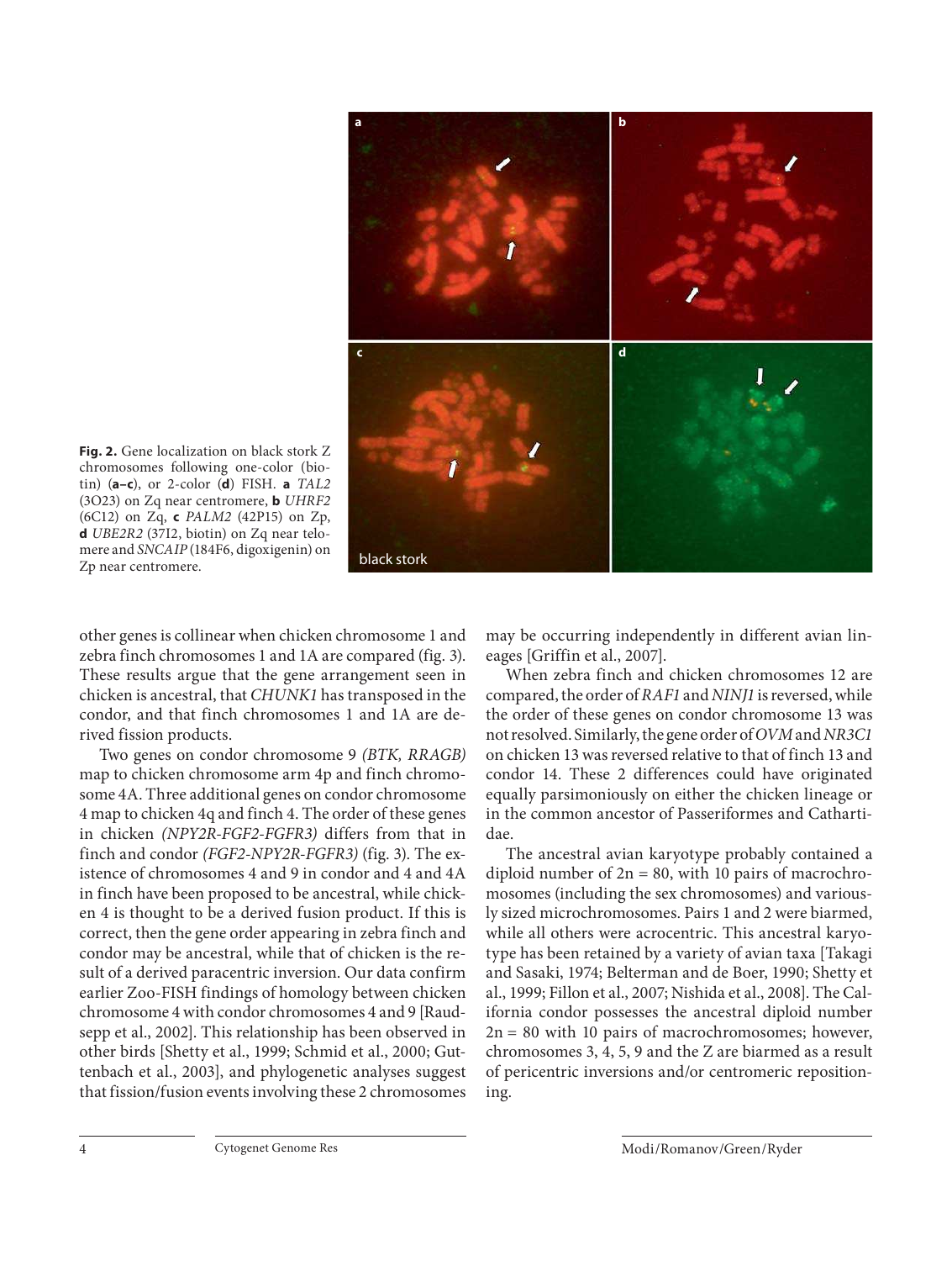#### Ancestral Gene Order of the Avian Z Chromosome

 Thirty-five BAC clones containing genes located on the chicken Z chromosome were hybridized to both California condor and black stork chromosomes. Twentyfour clones produced a positive signal in the condor, while only 15 were successfully mapped in the stork. All clones mapped to the Z in both species with no evidence of hybridization to the condor W (the stork W was not examined). The order between the 28 genes mapped in the condor and the 16 in the stork appears collinear, and differs from that of chicken by several inversions/transpositions and even more so from zebra finch (fig. 4).

 In addition, comparisons involving a different set of genes were made between chicken, collared flycatcher and zebra finch (fig. 5). The chicken and flycatcher contain 12 genes (GHR-NNT-PARP8-GPBP1-IPO11- ADAMTS6-PPWD1-SLC30A5-IQGAP2-TINP1- GLDC-ASAH3L) whose order is conserved between both species; however the remainder of the chromosome shows a number of rearrangements between the 2 species. The order of 7 (GHR-NNT-PARP8-GPBP1-IPO11- ADAMTS6-PPWD1) of these 12 genes are also conserved between flycatcher and finch, although these genes have been translocated to the middle of the finch Z chromosome. Another group of 4 genes (PDE6B-NRG1-ABCA1- SYK) also show a conserved order between flycatcher and finch, although the genes are located at different positions on the Z chromosome in the 2 species. The remaining genes show significant differences in gene order when flycatcher and finch are compared. This confirms earlier studies that showed the rearranged nature of the Z chromosome in finch [Itoh et al., 2006] and flycatcher [Backstrom et al., 2006] when compared with chicken; however, zebra finch and flycatcher Z chromosomes have apparently not previously been compared to each other.

 The present information is valuable since condor (Falconiformes) and stork (Ciconiiformes) belong to different taxonomic orders than chicken (Galliformes) or finch and flycatcher (Passeriformes). Therefore, it is useful to evaluate autosomal and Z chromosome inversions for these 5 species in a phylogenetic context. Condor and stork Z chromosomes appear collinear, suggesting they retain the ancestral gene order and that inversions have occurred independently along the finch, flycatcher, and chicken lineages. This indicates reorganization of the avian Z both between and within taxonomic orders. This is significant since zebra finch and flycatcher are both passerines and share a common ancestor more recently with each other than with the remaining taxa in the study. Additional Z chromosome rearrangements have been docu-





**Fig. 3.** Ideogrammatic comparisons between autosomes of zebra finch, chicken and California condor. Maps for finch and chicken are from the UCSC (finch July 2008; chicken May 2006) and NCBI (finch build 1.1; chicken build 2.1) genome browsers, those for condor are present FISH results. Unresolved gene orders are indicated by brackets (]).

Cytogenet Genome Res 5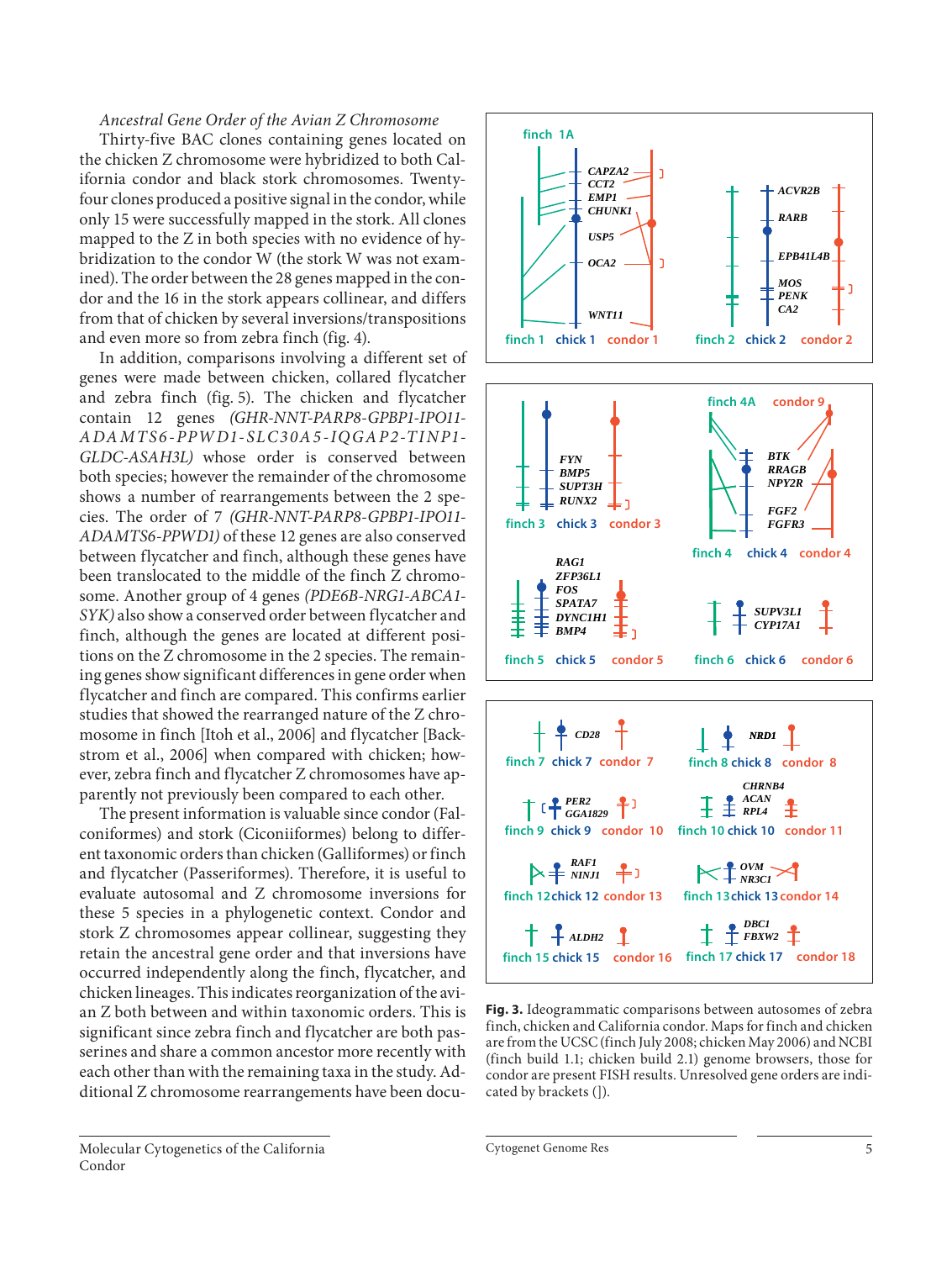

**Fig. 4.** Ideogrammatic comparisons of the Z chromosomes of zebra finch, chicken, California condor and black stork. Maps for zebra finch and chicken were based upon genome sequences, those for condor and stork are current FISH results.



**Fig. 5.** Comparisons of Z chromosomes from chicken, zebra finch, and collared flycatcher using different genes than those presented in figure 4. Data for chicken and finch are based upon genome sequences, those for flycatcher are from the linkage map [Backstrom et al., 2007].

mented in other taxonomic orders of birds [Fillon et al., 2007; Nanda et al., 2008], and more extensive mapping data involving larger numbers of genes in avian and outgroup reptilian taxa are needed to more accurately establish ancestral and derived conditions.

 A recent study of chromosome breakpoints in mammals found that they are enriched for genes with adaptive functions, segmental duplications, copy number variants, indels, retrotransposed genes, and single nucleotide polymorphisms [Larkin et al., 2009]. Given the interspecific variation in gene order on the avian Z, this chromosome is an excellent candidate for future high-throughput sequencing from different species in order to better understand the molecular architecture of vertebrate genomes and to identify sequences promoting chromosomal rearrangements.

#### **Acknowledgments**

 S. Charter, J. Fronczek, D. Gallagher, and M. Houck offered technical assistance. This work was supported in part by the Intramural Research Program of the National Human Genome Research Institute and the Seaver Institute.